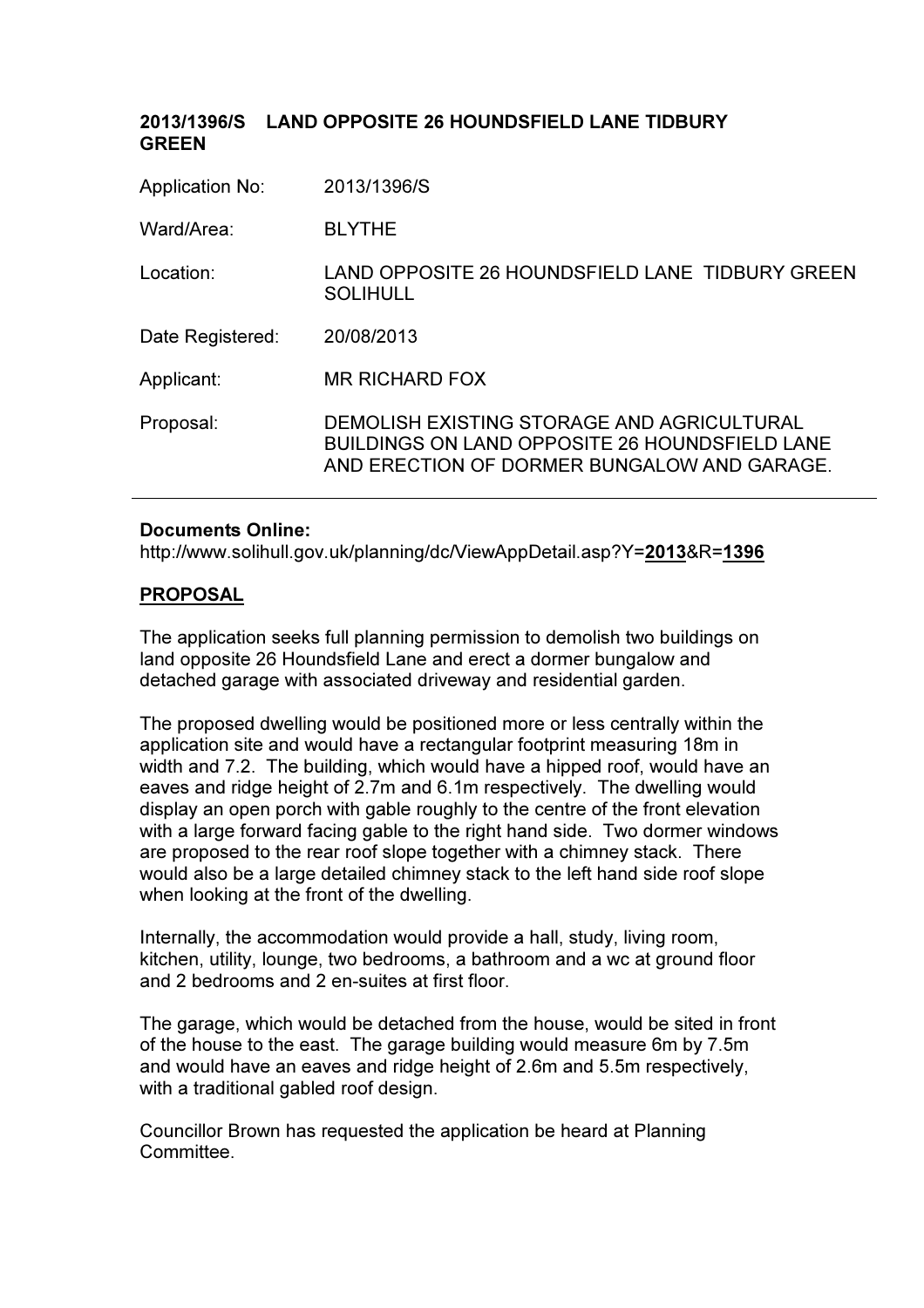# CONSULTATION RESPONSES

| <b>Highways</b>                     | : Require additional plans to illustrate visibility<br>splays                                                                                                                                                                                                                                                                                                                                          |
|-------------------------------------|--------------------------------------------------------------------------------------------------------------------------------------------------------------------------------------------------------------------------------------------------------------------------------------------------------------------------------------------------------------------------------------------------------|
| Landscape                           | : Views awaited                                                                                                                                                                                                                                                                                                                                                                                        |
| Ecology                             | Request preliminary ecological appraisal                                                                                                                                                                                                                                                                                                                                                               |
| <b>Severn Trent Water</b>           | No objections subject to condition.                                                                                                                                                                                                                                                                                                                                                                    |
| <b>Tidbury Green Parish Council</b> | Object on the basis that construction of the<br>proposed dwelling is on Green Belt land and is<br>consequently inappropriate. No very special<br>circumstances exist and there is no<br>demonstration that benefits of development<br>would outweigh the harm caused to green belt.<br>If approved it would surely set a precedence<br>for others buying Green Belt land with a view to<br>developing. |
| <b>Neighbours Notified</b>          | 22/08/13                                                                                                                                                                                                                                                                                                                                                                                               |
| <b>Site Notice</b>                  | 22/08/13                                                                                                                                                                                                                                                                                                                                                                                               |

# REPRESENTATIONS

One representation received from Councillor Brown who supports the application for the following reasons:

- Proposed dormer bungalow will not hold light from homes on the opposite side of the road and will not overpower them;
- This type of building will not be out of character for the area;
- Site area is 0.12 hectares which is not a large development area;
- There are no flood risks specific to the area:
- Little continuity in the Parish Council's thinking as they did not objected to the gypsy/traveller site in Dickens Heath Road which will be far more intrusive than this site and in the Green Belt;
- The current Government policy is for barns and sheds on agricultural land/Green Belt to be allowed to be developed and I would rather this development goes ahead than have an appeal or a large detached house proposed which would be overpowering and hold out light to properties on the other side of the road;
- Development would not add too much congestion to the road system already in place.

# **POLICY**

# Solihull UDP (2006)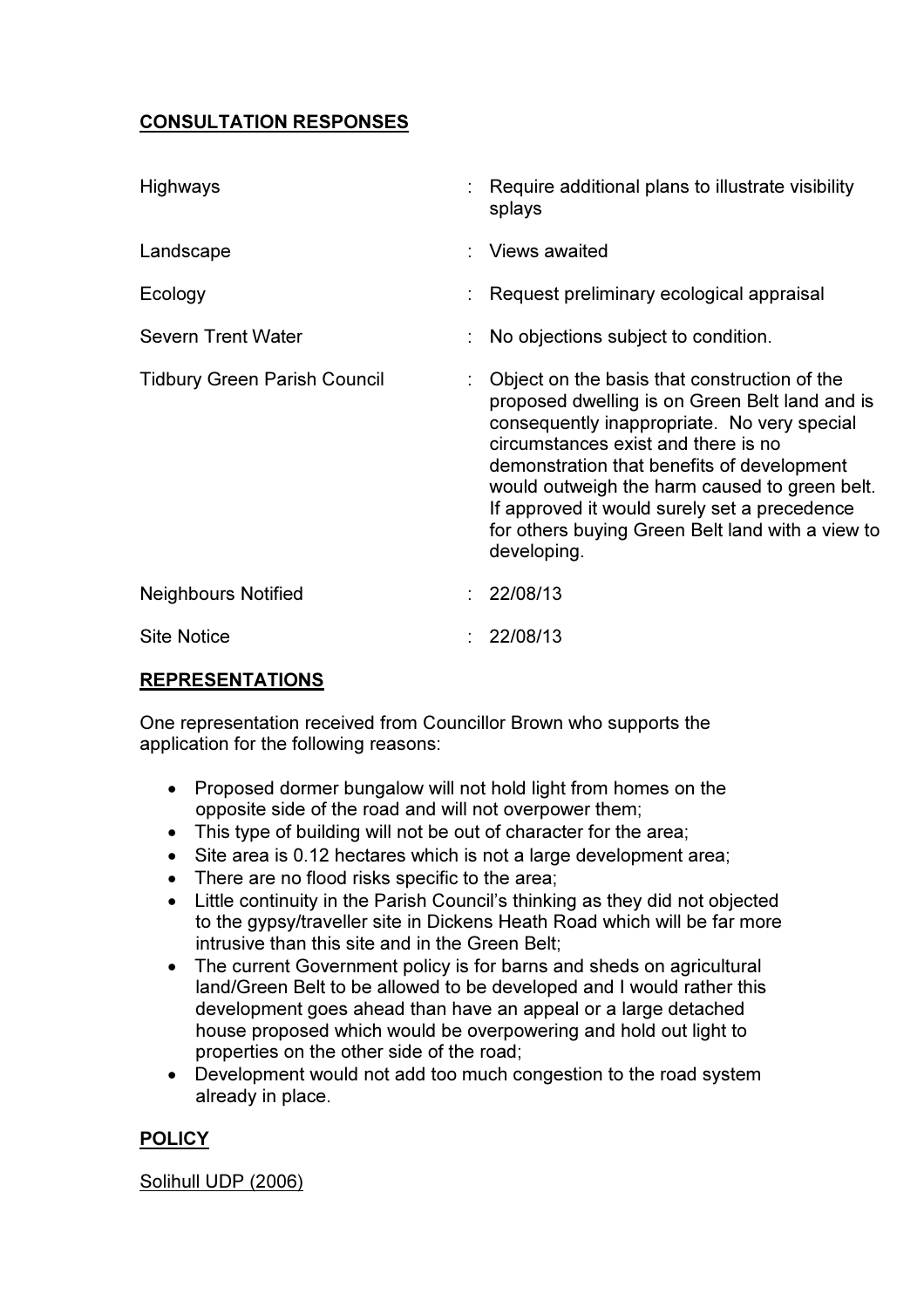H3 Type of Dwellings H5 Density, Design and Quality of Development T1 An Integrated and Sustainable Transport Strategy ENV2 Urban Design ENV13 Wildlife Species ENV14 Trees and Woodlands C2 Control of Development in the Green Belt

# Draft Local Plan (Submission Document – September 2012)

Work has reached an advanced stage on preparing a development plan that will replace the adopted UDP. The DLP was submitted to the Planning Inspectorate for examination in September 2012 and the hearings took place in January 2013. Emerging plans are a material consideration and should be taken into account in determining applications. The weight that can be given to emerging plans varies with (a) the stage of preparation – being at an advanced stage it can be given more weight, (b) the extent of unresolved objections – with such objections the plan carries less weight and (c) consistency between the DLP and the NPPF – as it is consistent with the NPPF it carries greater weight. In these circumstances it is appropriate to give the plan limited/moderate weight depending on the extent of unresolved objections. Where these are relevant they will be addressed in the following paragraphs.

P4 Meeting Housing Needs P5 Provision of Land for Housing P7 Accessibility and Ease of Access P9 Climate Change P10 Natural Environment P14 Amenity P15 Securing Design Quality P17 Countryside and Green Belt

Government Guidance

National Planning Policy Framework

#### SPG/SPDs

Planning Guidelines to Housing Development Housing in Context – Guidance for Windfall Development Countryside Strategy – First Review 2010-2020

#### Financial Considerations

The Localism Act makes provision for local financial considerations to be taken into account as a material consideration in determining a planning application. Such matters may include contributions as a result of section 106 agreements, as these are directly related to the development and necessary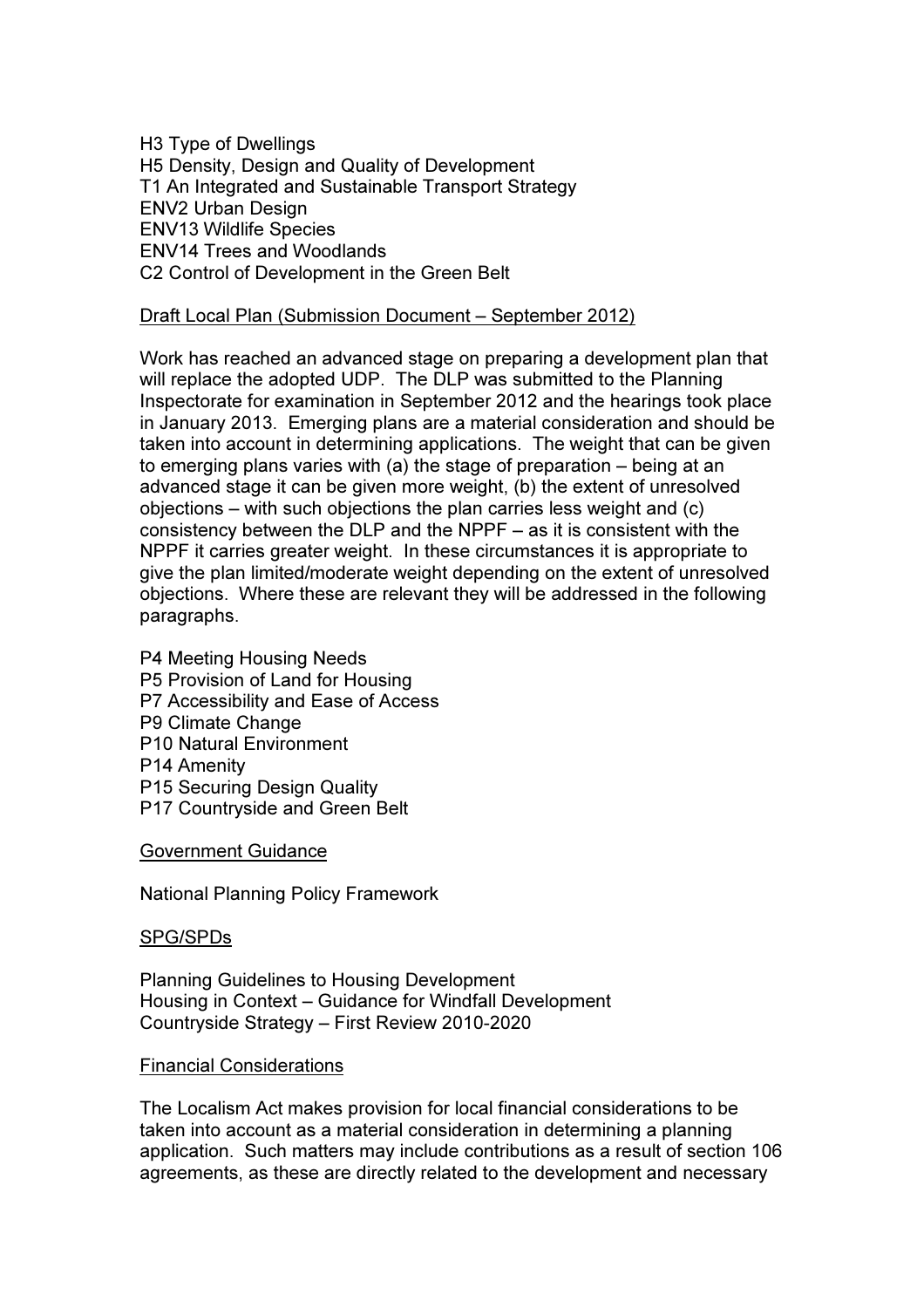to make the proposals acceptable, such considerations will carry significant weight. Other financial considerations, including the benefit as a result of an increased New Homes Bonus (paid to authorities based on the number of new dwellings provided), are more general and whilst are a factor in favour of the grant of permission will only carry limited weight (unless otherwise stated in the later paragraphs of this report).

#### Planning for Growth

This Ministerial Statement advises that the Government's top priority in reforming the planning system is to promote sustainable economic growth and jobs. The Government's clear expectation is that the answer to development and growth should wherever possible be 'yes', except where this would compromise the key sustainable development principles set out in national planning policy. When deciding whether to grant planning permission, local planning authorities should support enterprise and facilitate housing, economic and other forms of sustainable development.

# Housing Land Supply

Relevant policies for the supply of housing should not be considered up-todate if the Council cannot demonstrate a five-year supply of deliverable housing sites. In the context of the presumption in favour of sustainable development, an application should be approved if a plan is out-of-date unless specific policies in the framework indicate otherwise. This includes the Green Belt. At the present time there is no adopted development plan that identifies sufficient housing to meet identified requirements, whilst this will be addressed through the DLP it indicates that weight should be given in favour of sustainable development.

# PLANNING HISTORY

None relevant

# SITE DESCRIPTION

The application site is located on the southern side of Houndsfield Lane, approximately 60m west of the junction with Tilehouse Lane.

The site is approximately 0.12 hectares in area and is currently home to two buildings. It is unclear when the buildings were built. The building that is located centrally in the site is block built and low in height with corrugated sheeting on the roof. The second building, which is located in the south western corner of the site has a similar footprint to the first building but is taller in parts and of less substantial construction.

There is evidence of buildings once being present to the south of the site and there are also some pig stys. Much of the site is covered in hardstanding but the boundaries benefit from dense planting with some mature trees especially adjacent to Houndsfied Lane.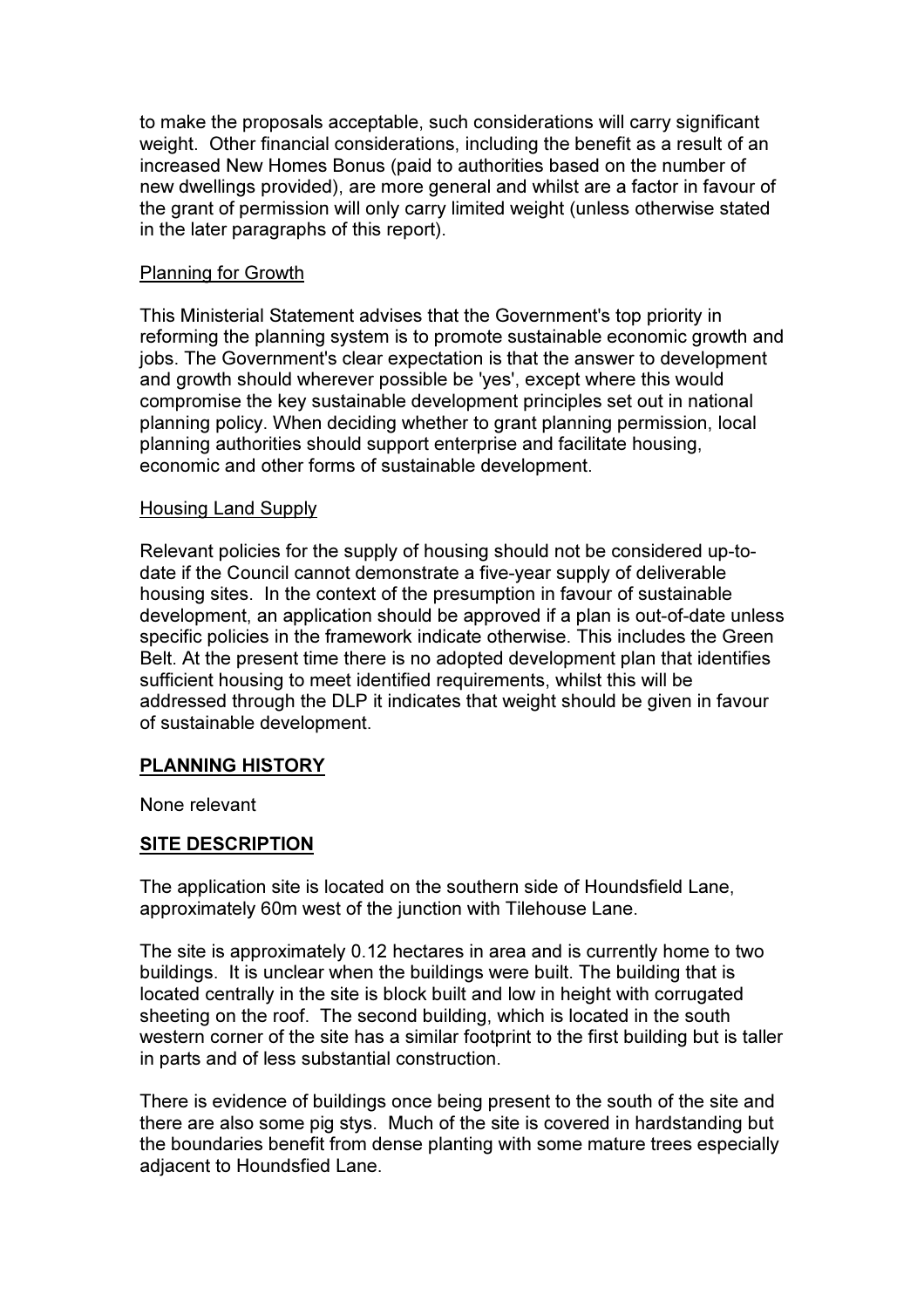The site is surrounded by open fields which sit between the site and Tidbury Green Golf Club.

# MAIN ISSUES

- Principle of Proposed Development and Green Belt
- Impact on the openness and visual amenity of the Green Belt and surrounding area
- Neighbouring Amenity
- Landscape and Ecology
- Highway Considerations

# APPRAISAL

# Principle of Proposed Development and Green Belt

The National Planning Policy Framework sets out the Governments planning policies for England and is underpinned by a presumption in favour of sustainable development. Although it aims to boost significantly the supply of housing, great importance is attached to the design of the built environment. It advises that good design is a key aspect of sustainable development, is indivisible from good planning, and should contribute positively to making places better for people.

The application site is an isolated site (albeit opposite a ribbon of development) that is located within the designated Green Belt. Paragraph 78 of the NPPF confirms that the government attaches great importance to Green Belts with the fundamental aim of Green Belt policy to prevent urban sprawl by keeping land permanently open; the essential characteristics of the Green Belt are their openness.

Paragraph 79 of the NPPF confirms that the fundamental aim of Green Belt policy is to prevent urban sprawl by keeping land permanently open; the essential characteristics of Green Belts are their openness and their permanence.

Paragraph 87 of the NPPF states that inappropriate development is, by definition, harmful to the Green Belt and should not be approved except in very special circumstances. Paragraph 88 continues to advise that local planning authorities should ensure that substantial weight is given to any harm to the Green Belt. 'Very special circumstances' will not exist unless potential harm to the Green Belt by reasons of inappropriateness, and any other harm, is clearly outweighed by other considerations.

Paragraph 89 of the NPPF states that 'a local planning authority should consider the construction of new dwellings as inappropriate development in the Green Belt'. However, Paragraph 89 offers a list of exceptions to this rule which includes the limited infilling or the partial or complete redevelopment of previously developed sites (brownfield land), whether redundant or in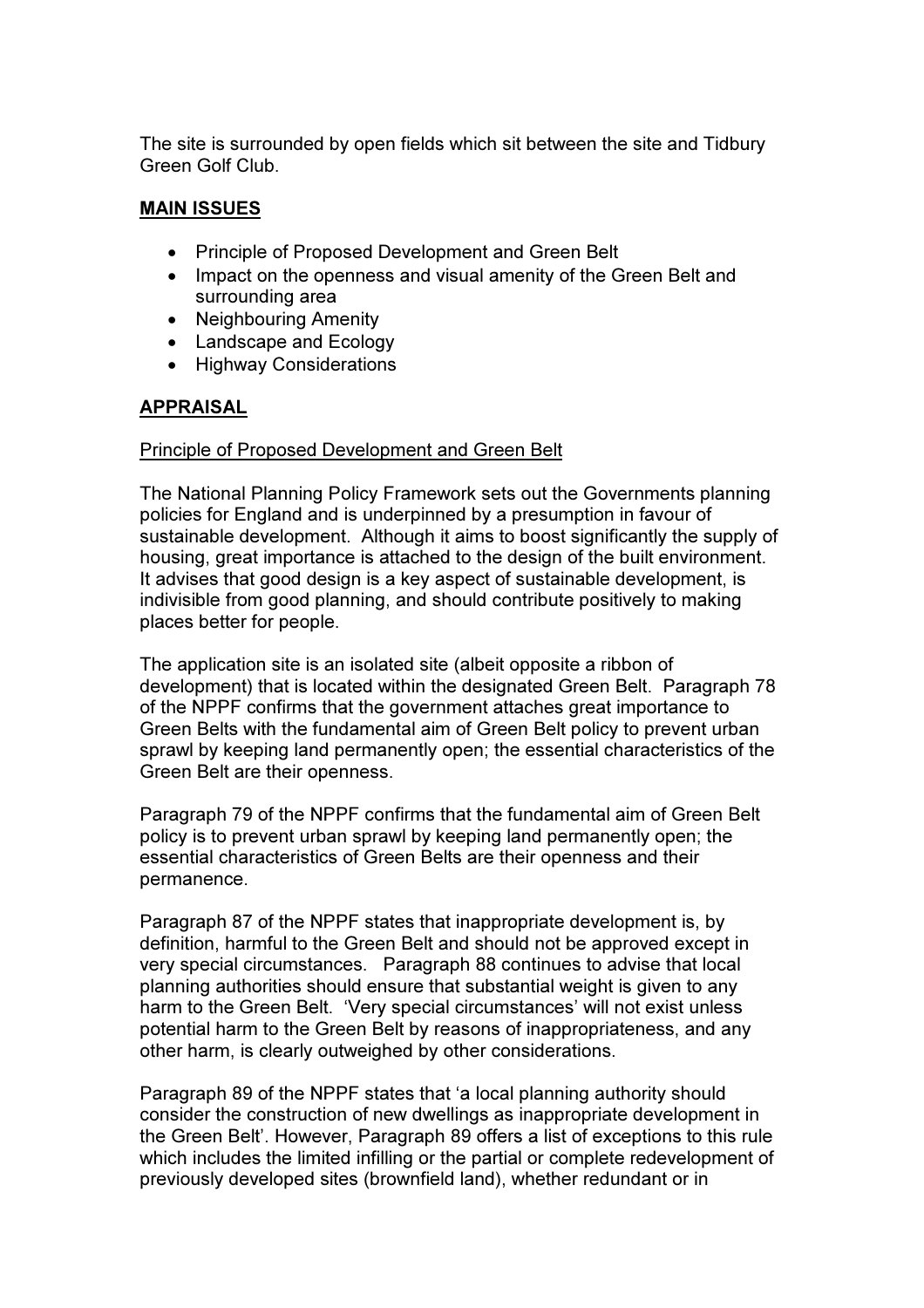continuing use (excluding temporary buildings), which would not have a greater impact on the openness of the Green Belt and the purpose of including land within it than the existing development.

Previously developed land is defined within the NPPF as land which is or was occupied by a permanent structure, including the curtilage of the developed land (although it should not be assumed that the whole of the curtilage should be developed) and any associated fixed surface infrastructure. This excludes: land that is or has been occupied by agricultural or forestry buildings; land has been developed for minerals extraction or waste disposal by landfill purposes where provision for restoration has been made through development control procedures; land in built-up areas such as private residential gardens, parks, recreation grounds or allotments; and land that was previously developed but where the remains of the permanent structure or fixed surface structure have blended into the landscape in the process of time.

The Supporting Planning, Access and Design Statement states that the application site contains two large buildings, one of which is in two parts, and with a set of pig sties. The agents also suggest that the buildings were formerly used to repair and maintain gliders although there is no planning history to support a change of use from agriculture. As there is no planning history to support a business use on the site and with little happening on site when your officers visited. Your officers are not convinced that the site falls within previously developed land as defined by the NPPF. Indeed at the preapplication stage, your officers made the agents aware of this stance and suggested that if the wished to pursue the argument that the land is previously developed then an application for a Certificate of Lawfulness of Existing Use or Development should be submitted first to demonstrate that the business use is lawful. No application has been forthcoming.

Your officers are therefore not satisfied that the application site falls within previously developed land as defined by the Local Planning Authority and the proposed development is, therefore, considered inappropriate development within the Green Belt, which is harmful by definition.

# Impact on the openness and visual amenity of the Green Belt and surrounding area

Notwithstanding the above, the existing buildings on site are very low key and the site has a very sylvan character. There is also a large amount of hardstanding throughout the site which appears to be the bases of former buildings that have long been demolished. Whilst dormer bungalows are common features on the northern side of Houndsfield Lane, the southern side where the application sits is open in character. The proposed dormer bungalow and detached garage would be of a much greater scale than the existing buildings which with its associated garden, driveway and other residential paraphernalia would introduce a very urban development that would be much more intrusive in this open setting than the existing buildings which, in my opinion, would cause unacceptable harm to the openness of the Green Belt and the purposes of including land within the Green Belt.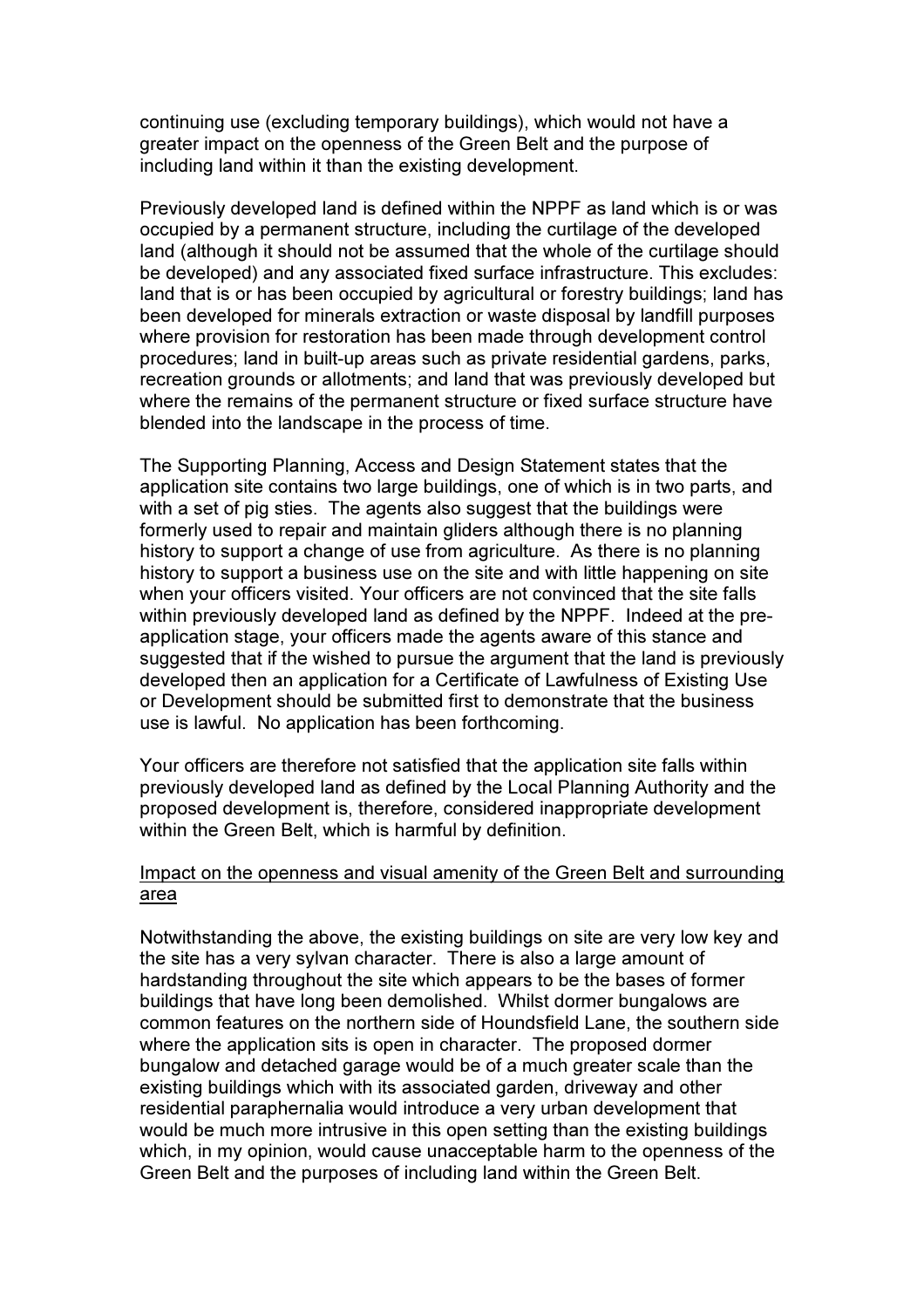Furthermore, the proposed garage building appears unduly large in comparison with the main building with a ridge height that is nearly as tall as the dwelling itself.

The applicant makes reference to other cases within the Borough, including Potters Chicken Farm and Woolman's Nursery where dwellings have recently been approved on Green Belt sites where existing buildings were to be demolished. Whilst each case should be considered on its own merits, in these two instances, the buildings that were to be demolished were of a significantly larger scale/size and of a greater commercial scale than the buildings on this application site.

Therefore, your officers are strongly of the opinion that the proposed dwelling and associated infrastructure would have a significantly greater impact on the Green Belt than the existing buildings and hardstanding.

- Very Special Circumstances

The applicant maintains that the proposed development is not inappropriate and accords with paragraph 89 of the NPPF. Whilst no very special circumstances have been submitted the supporting Planning, Access and Design Statement does quote the recent changes to the General Permitted Development Order (GPDO) in May 2013 which allows for a change of use of existing agricultural buildings to uses including shops, financial and professional services, cafes, offices, storage and assembly and leisure uses . The statement also makes reference to the potential additional changes (subject to consultation) which may result in a further amendment to the GPDO to allow changes of use of agricultural buildings to residential units subject to certain criteria.

Conversion of the existing buildings would not necessarily be inappropriate development and indeed is an exception that is permitted under paragraph 90 of the NPPF provided that it preserves the openness of the Green Belt and does not conflict with the purposes of including land in Green Belt.

The Planning Statement also makes reference to the lack of 5 year housing supply.

**Balancing Exercise** 

The proposal would constitute inappropriate development in the Green Belt and it is therefore necessary for the applicant to demonstrate that there are very special circumstances, which are of sufficient weight to outweigh the harm by way of inappropriateness and any other harm.

Your officers give limited weight to the argument that the applicant's agent has put forward as indeed the conversion of existing buildings is not necessarily inappropriate as described by paragraph 90 of the NPPF. As has already been explained the existing buildings are low key whereas the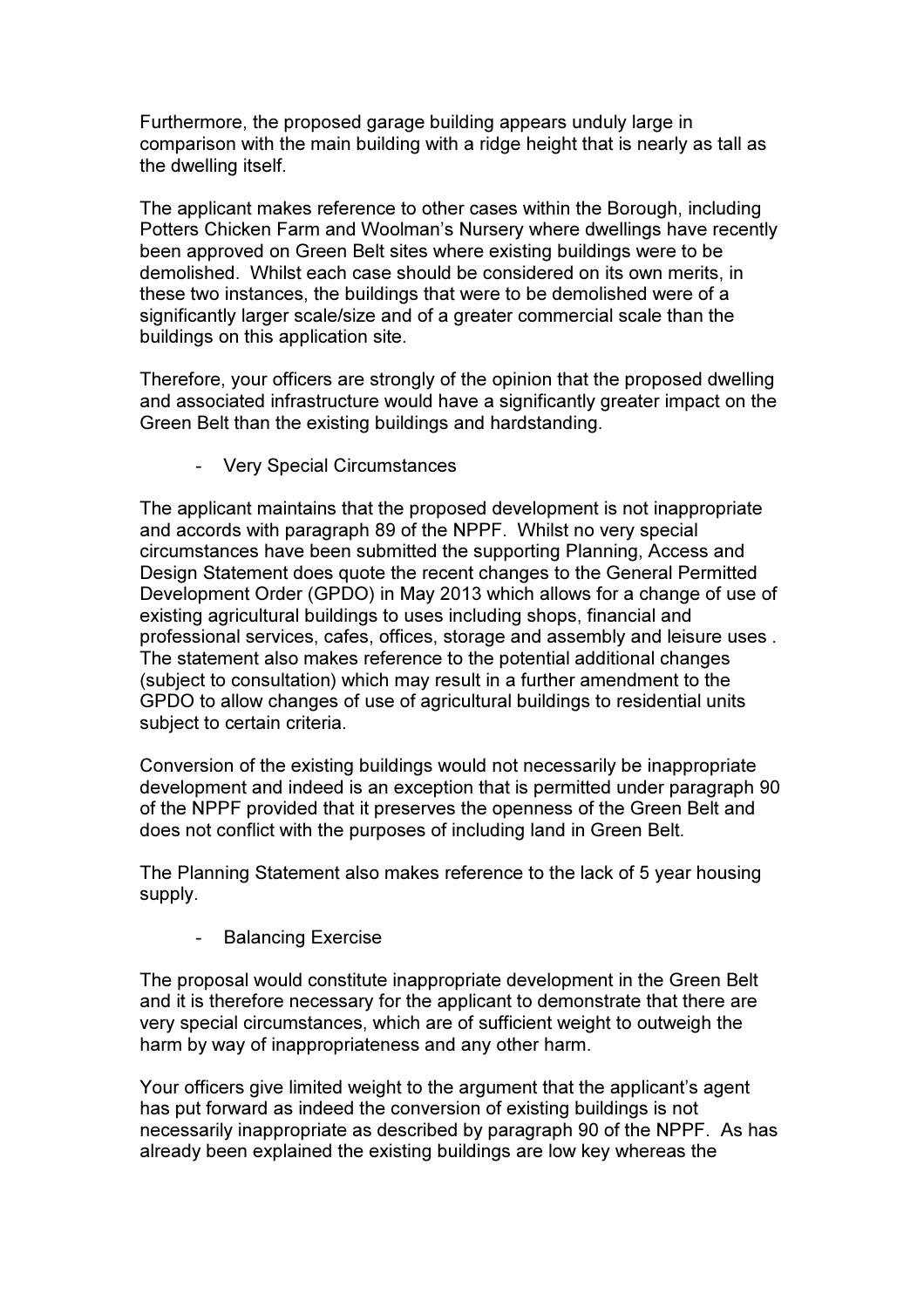proposed building is much taller and bulkier than the two existing buildings which would have a much greater presence within this rural landscape.

In response to the lack of 5 year housing supply your officers would not consider the provision of 1 isolated dwelling to contribute so significantly toward housing supply that it should override the presumption against inappropriate development within the Green Belt and any other harm.

In order to demonstrate the existence of very special circumstances necessary to justify inappropriate development, the harm must be clearly outweighed by the benefits. This is a demanding requirement and I have concluded that in this case that limited weight should be given to the potential ability to convert existing redundant agricultural building to other uses and the that the benefits of the scheme toward the lack of 5 year housing supply would not outweigh the detrimental harm that the proposed development would cause to the Green Belt and any other harm identified.

#### Neighbouring amenities

Policy ENV2 of the Solihull UDP (2006) seeks to protect and enhance the amenity of existing occupiers.

The nearest residential properties to the site are located on the opposite side of Houndsfield Lane. These dwellings are set well back from the road itself and there would be a separation distance of at least 40m between the front elevations of the existing properties and that of the proposed dwelling. Whilst the proposed garage would be located forward of the front wall of the proposed dwelling this separation distance is considered wholly adequate to not cause any undue harm to the amenities of these existing residents by way of loss of light, loss of privacy or any overbearing impact in accordance with Policy ENV2 of Solihull UDP.

#### Landscape and Ecology

Policy ENV14 relates to 'Trees & Woodlands' and seeks to safeguard important trees, hedgerows and woodlands, encourage new and replacement tree and hedgerow planting, which is further re-iterated in Policy P15 Securing Design Quality within the Solihull Draft Local Plan.

Policy ENV13 states that developments likely to cause harm to any protected species, species identified as uncommon, declining or under threat in the Warwickshire Local Biodiversity Action Plan, or its habitats will be permitted only if the developer agrees to take appropriate steps to secure its protection.

There are a number of trees and mature hedgerows along the boundaries of the site. The proposed buildings themselves would be sited well away from the boundaries and thus unlikely to cause harm to any of the existing landscape features. At the time of the pre-application enquiry an assessment was undertaken on the trees which established that the trees were not worthy of protection.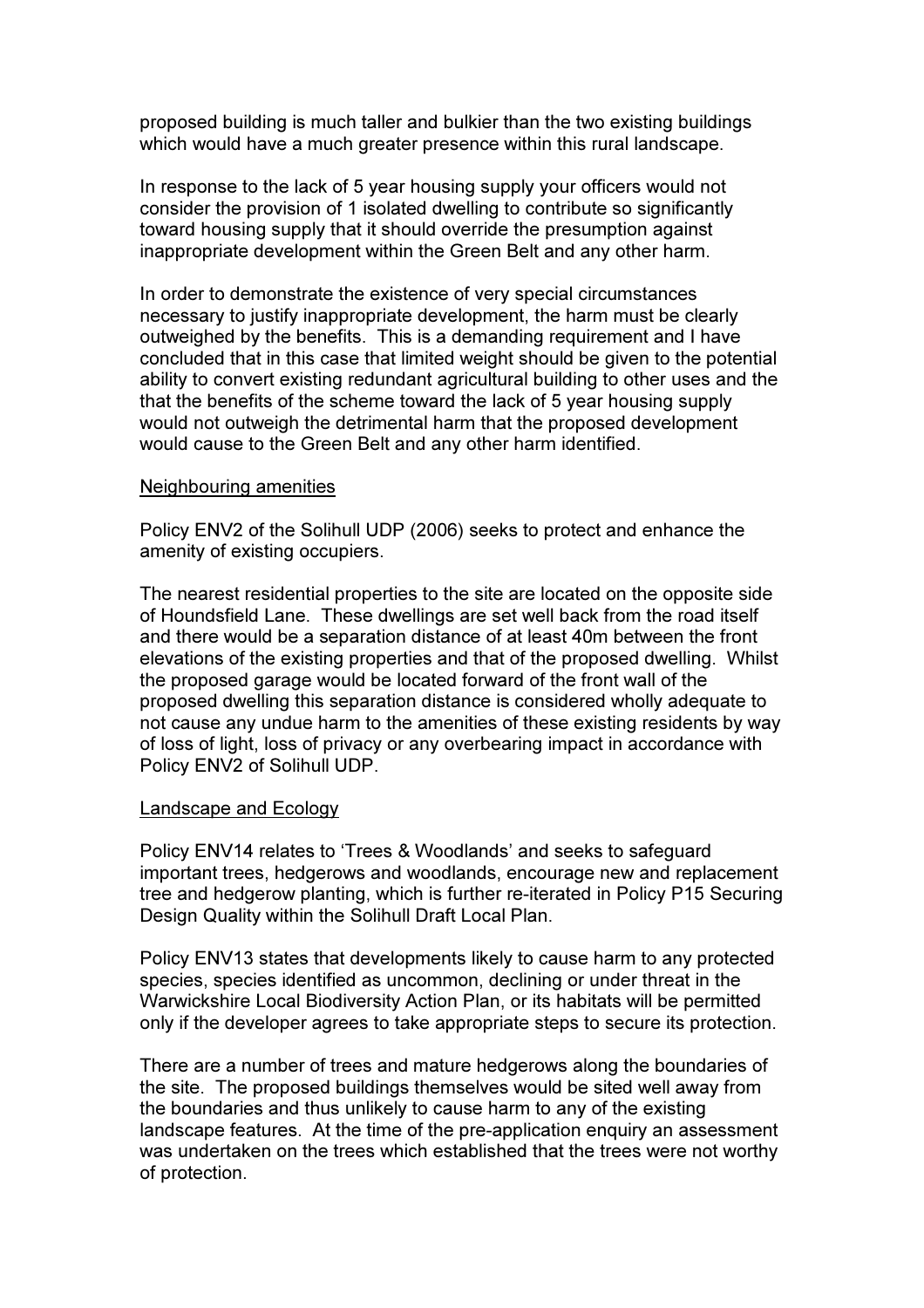Should the development be approved a visibility splay would be required which would involve the some pruning works to the mature hedgerow that runs parallel to Houndsfield Lane. Your Landscape Architect has been consulted on the application and at the time of writing the report their views are awaited and you will be updated on this matter at your meeting.

With regard to the ecological aspect of the proposal your Ecologists note that the site is in a rural area with connectivity between habitats with potential scrub habitat which may be suitable for protected species such as nesting birds, reptiles and amphibians. There are also several ponds in the nearby surrounding area and there are records of bats, badgers and amphibians in the surrounding area. Your Ecologist therefore requires a preliminary ecological appraisal prior to the determination of the application. This has been requested and is due to be submitted imminently and the conclusions of this appraisal together with the comments from your Ecologist will be reported to you at your meeting.

# Highway Considerations

Policy T1 of Solihull UDP requires all development proposals that generate traffic to contribute positively towards the safe, efficient and easy movement of people and goods throughout the Borough in order to create an integrated and sustainable transport network for Solihull.

Your Highway Engineer has been consulted and has not raised any 'inprinciple' objections to the proposed development, however, he has requested additional information regarding visibility details for the site access. This has now been provided and the comments of your Highway Engineer have been sought and you will be updated on this matter at your meeting.

# **CONCLUSION**

In Conclusion, the application site lies within the Green Belt where there is a general presumption against development, except for certain criteria. The application proposes to demolish the existing buildings on the land and provide a detached dormer bungalow with detached double garage and associated driveway and private garden. The proposed development represents inappropriate development in the Green Belt which is harmful by definition. The proposed development would introduce an urban form of development with buildings of a significantly greater size and scale than those existing which would cause detrimental harm to the openness of this part of the Green Belt and would also fail to assist in safeguarding the countryside from encroachment. Very special circumstances have not been demonstrated which would outweigh the harm caused. The proposal is therefore, contrary to the provisions of C2 of Solihull UDP 2006, Policy P17 of the Draft Local Plan and guidance contained within the National Planning Policy Framework.